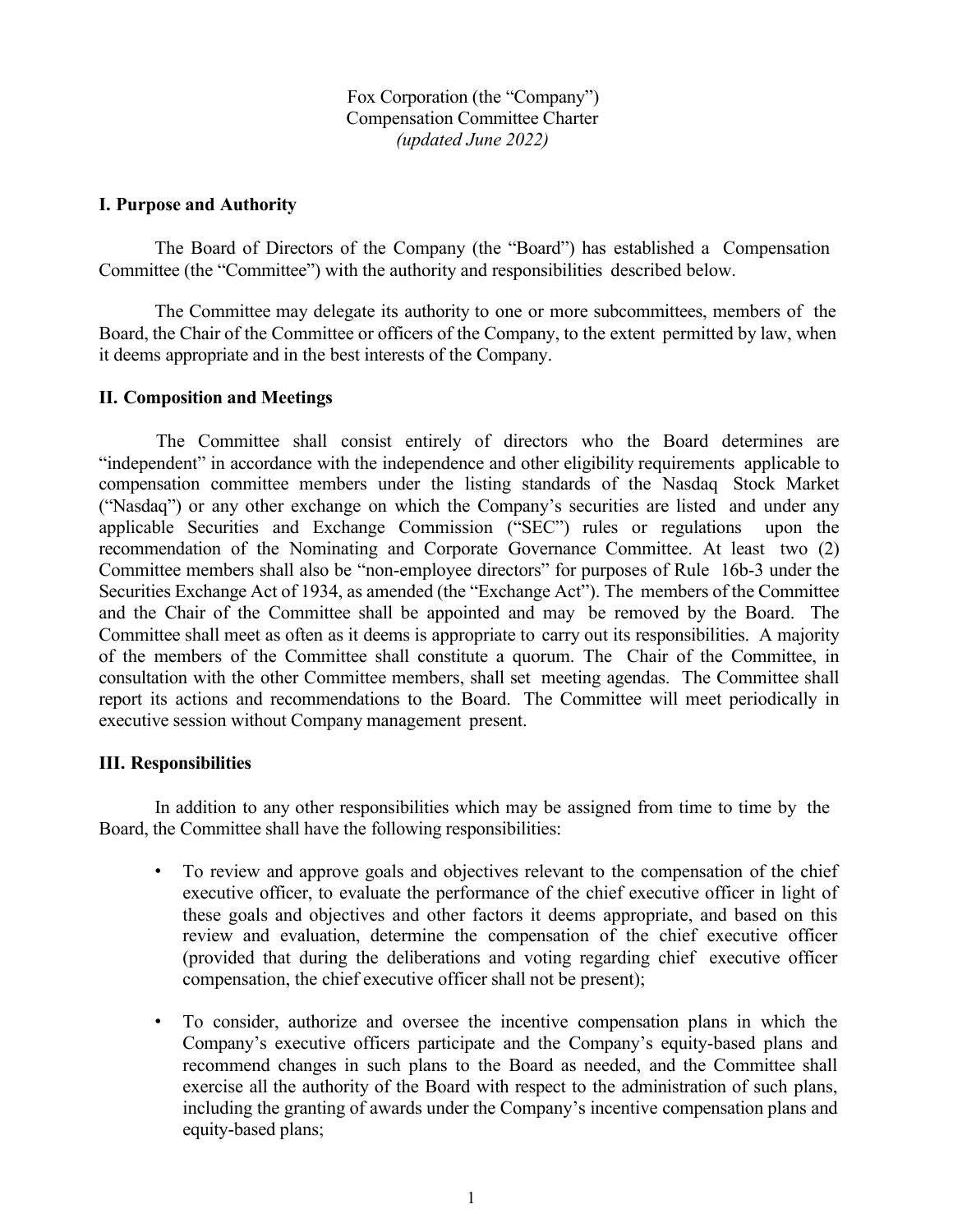- To review and approve equity awards and other fixed and performance-based compensation, benefits and terms of employment of the Company's executive officers (as defined by SEC rules) and such other senior executives identified by the Committee after consultation with the Company's chief executive officer and other members of management;
- To review and approve employment and severance arrangements and obligations for executive officers, including employment agreements, separation agreements and similar plans or agreements;
- To review and approve or ratify the principal employment terms for each other employment arrangement (excluding arrangements for talent) where the sum of the base salary, bonus target and long-term incentive target for the contract period is equal to or greater than a threshold amount set by the Committee;
- To review and approve other separation obligations that exceed by more than a certain amount set by the Committee those contractually provided for in an employment agreement approved or ratified by the Committee pursuant to the previous paragraph;
- To review the Company's recruitment, retention, compensation, termination and severance policies and other benefit plans for senior executives;
- To review and assist with the development of executive succession plans and to consult with the chief executive officer and other executive officers regarding the selection of senior executives;
- To review at least annually the form and amount of compensation of non-executive directors for service on the Board and its committees and recommend changes in such compensation to the Board as appropriate;
- To review and discuss with management the Compensation Discussion & Analysis (CD&A) section of the annual proxy statement and related disclosures that the SEC rules require to be included in the Company's annual report and/or proxy statement and recommend to the Board, based on such review and discussions, whether the CD&A and any related disclosures should be included in the Company's annual report and/or proxy statement in accordance with applicable rules and regulations;
- To provide the Compensation Committee Report for inclusion in the Company's annual proxy statement in accordance with applicable rules and regulations;
- To review the Company's compensation policies and practices applicable to all employees to determine whether they create risk-taking incentives that are reasonably likely to have a material adverse impact on the Company;
- To review and make a recommendation to the Board concerning the Company's submissions to stockholders on executive compensation matters, including advisory votes on executive compensation of the Company's named executive officers as disclosed in the annual proxy statement in accordance with the rules of the SEC and the frequency of holding such votes;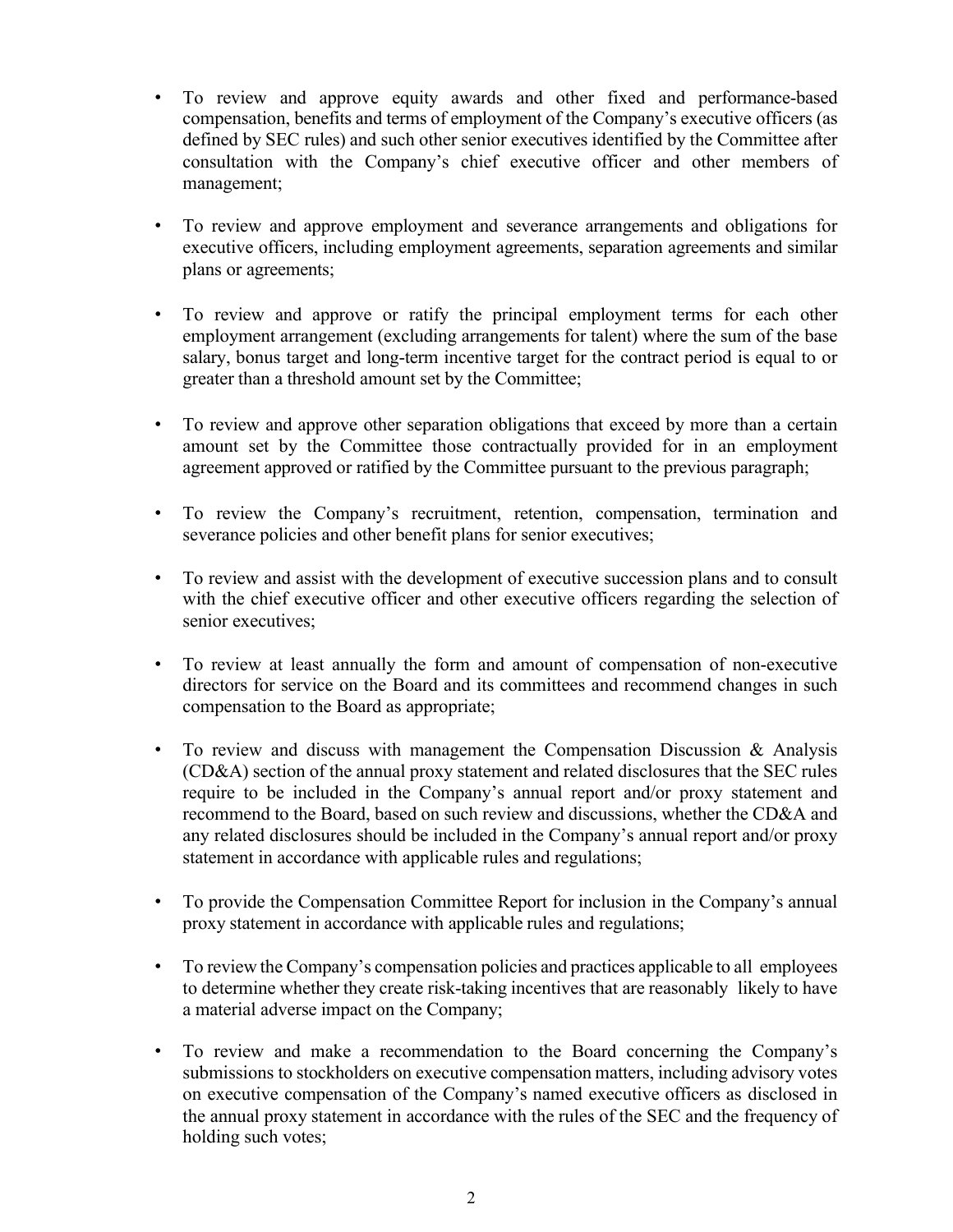- In evaluating and determining the chief executive officer compensation, and in establishing and determining compensation of the Company's other named executive officers, to consider the results of the most recentstockholder advisory vote on executive compensation matters;
- To assess, at least annually, whether the work of compensation consultants involved in determining or recommending executive or director compensation has raised any conflict of interest that is required to be disclosed in the Company's annual report and/or proxy statement;
- In coordination with the Nominating and Corporate Governance Committee, to oversee the Company's engagement with stockholders on the subject of executive compensation and human capital management;
- In coordination with the Nominating and Corporate Governance Committee, to oversee and make recommendations to the Board regarding the Company's response to stockholder proposals involving compensation and human capital management matters;
- To assist the Board, as necessary, in reviewing and assessing the Company's strategies and policies related to human capital management;
- To evaluate the Committee's performance at least annually and report to the Board on such evaluation;
- To annually review and assess the adequacy of this charter and recommend any proposed changes to the Board for approval;
- To establish and periodically review stock ownership guidelines for named executive officers and non-executive directors and monitor compliance with such ownership guidelines by executive officers and non-executive directors;
- To periodically review any hedging and pledging policy applicable to directors and employees;
- To review and approve the creation or revision of any clawback policy allowing the Company to recoup compensation paid to executive officers; and
- To perform such other duties and responsibilities as are consistent with the purpose of the Committee and as the Board or the Committee shall deem appropriate.

In fulfilling its responsibilities, the Committee shall have the sole authority to select, retain, oversee, terminate and approve the fees and other retention terms of any compensation consultants, outside legal counsel and any other experts or advisors as the Committee may deem appropriate in its sole discretion. The Company will provide the Committee with the necessary funding, as the Committee determines, for the payment of compensation to the compensation consultant, outside legal counsel, and any other experts or advisors as the Committee deems appropriate and administrative expenses that are necessary or appropriate in carrying out its duties. Prior to selecting, or receiving advice from, a compensation consultant, outside legal counsel, or other expert or advisor, the Committee shall consider the independence of the compensation consultant, outside legal counsel